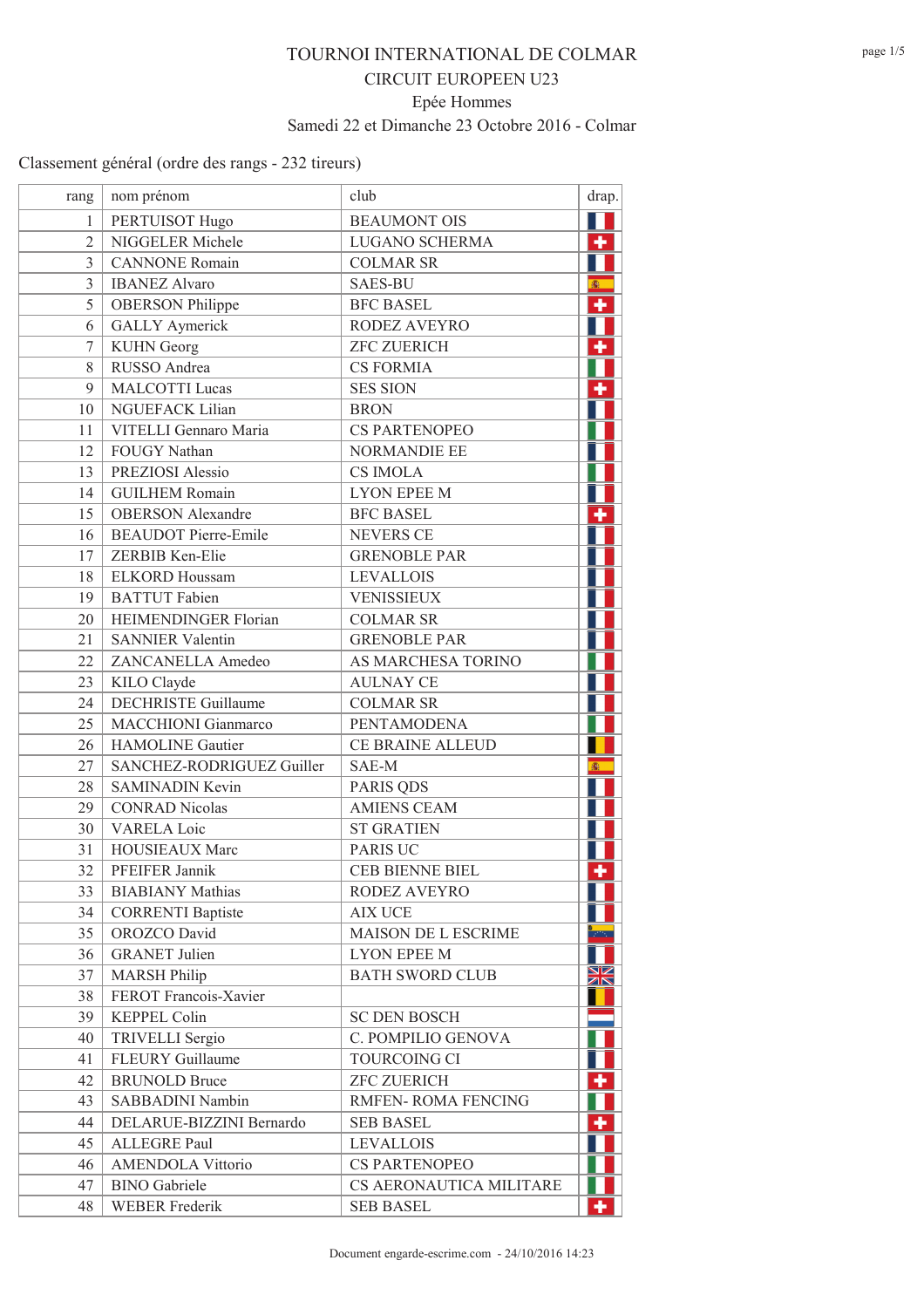$\overline{drap.}$  $\overline{\textbf{r}}$ 

| rang | nom prénom                     | club                   |
|------|--------------------------------|------------------------|
| 49   | <b>BAYARD</b> Alexis           | <b>SES SION</b>        |
| 50   | STOLZ Olivier                  | <b>COLMAR SR</b>       |
| 51   | <b>BOUDJAOUI PLOIX Matthis</b> | <b>DOUAI CE</b>        |
| 52   | <b>SELOI</b> Steeven           | <b>PARIS GRP</b>       |
| 53   | <b>DRON</b> Ricardo            | <b>CHALONS CHAM</b>    |
| 54   | FERAGE Thibault                | <b>CE BESSEMANS</b>    |
| 55   | <b>WALTER Noe</b>              | <b>OSNABRUCKER SC</b>  |
| 56   | <b>KARPOV Viacheslav</b>       | <b>SCAF RB</b>         |
| 57   | <b>GUBIN Nikita</b>            | <b>NATIONAL TEAM</b>   |
| 58   | <b>BATTOCCHIO Pietro</b>       | <b>CS BOLZANO</b>      |
| 59   | <b>LERUS ROULEZ Hendrick</b>   | <b>PARIS GRP</b>       |
| 60   | WEIDLICH Reinhard              | FRANKFURTER TV         |
| 61   | <b>AVAERT</b> Arnaud           | <b>CE DAMOCLES</b>     |
| 62   | <b>REBUS</b> Gregory           | <b>PARIS GRP</b>       |
| 63   | RODRIGUEZ Pierre-Emmanuel      | <b>CHALONS CHAM</b>    |
| 64   | OSWALD Charles-Eric            | <b>CEB BIENNE BIEL</b> |
| 65   | <b>FAVA Alex</b>               | <b>ST GRATIEN</b>      |
| 66   | <b>LOYOLA Neisser</b>          | <b>CE POMMEAU D OR</b> |
| 67   | NEMTYREV Konstantin            | <b>NATIONAL TEAM</b>   |
| 68   | <b>BON</b> Gregory             | <b>AMIENS CEAM</b>     |
| 69   | <b>BOUILLOT</b> Hippolyte      | <b>PARIS GRP</b>       |
| 70   | KUSIAK Joffrey                 | <b>AULNAY CE</b>       |
| 71   | <b>MERENDI</b> Manuele         | CS RAVENNATE DELLA     |
| 72   | <b>DESBOIS</b> Guillaume       | <b>GRENOBLE PAR</b>    |
| 73   | <b>LUCANI</b> Quentin          | <b>EPINAL SE</b>       |
| 74   | <b>GURSKI</b> John             | TSV BAYER LEVERKUS     |
| 75   | <b>SIMONI Pierre</b>           | <b>AIX UCE</b>         |
| 76   | <b>CUBELLS Eduardo</b>         | COE-M                  |
| 76   | <b>VERVOITTE Louis</b>         | <b>PARIS UC</b>        |
| 78   | <b>VASSEUR Yoran</b>           | <b>GRENOBLE PAR</b>    |
| 79   | <b>COURTIER Alexis</b>         | <b>PARIS UC</b>        |
| 80.  | <b>BORISEVICH Yavgen</b>       | <b>DINAMO</b>          |

| <b>PARIS GRP</b><br>52<br><b>SELOI</b> Steeven<br><b>DRON</b> Ricardo<br>53<br><b>CHALONS CHAM</b><br>54<br>FERAGE Thibault<br><b>CE BESSEMANS</b><br><b>WALTER Noe</b><br>55<br><b>OSNABRUCKER SC</b><br><b>KARPOV Viacheslav</b><br><b>SCAF RB</b><br>56<br>57<br><b>GUBIN Nikita</b><br><b>NATIONAL TEAM</b><br><b>BATTOCCHIO Pietro</b><br>58<br><b>CS BOLZANO</b><br>LERUS ROULEZ Hendrick<br>59<br><b>PARIS GRP</b><br><b>WEIDLICH Reinhard</b><br><b>FRANKFURTER TV</b><br>60<br>61<br><b>AVAERT</b> Arnaud<br><b>CE DAMOCLES</b><br>62<br><b>REBUS Gregory</b><br><b>PARIS GRP</b><br>RODRIGUEZ Pierre-Emmanuel<br>63<br><b>CHALONS CHAM</b><br><b>OSWALD Charles-Eric</b><br>64<br>CEB BIENNE BIEL<br>65<br>FAVA Alex<br><b>ST GRATIEN</b><br><b>LOYOLA Neisser</b><br>66<br>CE POMMEAU D OR<br><b>NEMTYREV</b> Konstantin<br>NATIONAL TEAM<br>67<br><b>BON</b> Gregory<br><b>AMIENS CEAM</b><br>68<br><b>BOUILLOT</b> Hippolyte<br>69<br><b>PARIS GRP</b><br>KUSIAK Joffrey<br>70<br><b>AULNAY CE</b><br><b>MERENDI</b> Manuele<br>CS RAVENNATE DELLA S<br>71<br><b>DESBOIS</b> Guillaume<br>72<br><b>GRENOBLE PAR</b><br><b>LUCANI</b> Quentin<br>73<br><b>EPINAL SE</b><br><b>GURSKI</b> John<br>74<br>TSV BAYER LEVERKUSEN<br><b>SIMONI Pierre</b><br>75<br><b>AIX UCE</b><br><b>CUBELLS</b> Eduardo<br>COE-M<br>76<br><b>VERVOITTE Louis</b><br><b>PARIS UC</b><br>76<br>78<br><b>VASSEUR Yoran</b><br><b>GRENOBLE PAR</b><br>79<br><b>COURTIER Alexis</b><br><b>PARIS UC</b><br>80<br><b>BORISEVICH Yavgen</b><br><b>DINAMO</b><br><b>GUNPUT Satya</b><br>81<br><b>BRIXTON FC</b><br><b>HARTMANN Martin</b><br>81<br><b>DELHOMME</b> Martin<br>83<br><b>LYON EPEE M</b><br>MIDELTON Luidgi<br>84<br><b>BEAUVAIS ACA</b><br>85<br><b>GIANNOTTE Flavio</b><br><b>CE SUD</b><br><b>DOGUET</b> Clement<br>NORMANDIE EE<br>86<br>87<br><b>BRASSET Mathys</b><br><b>BRON</b><br>88<br><b>GOETZ</b> Gregory<br>PT A MOUSSON<br><b>CHRETIEN Marc</b><br><b>LEVALLOIS</b><br>89<br>90<br>RISICATO Gabriele<br>CS PISA DI CIOLO<br>DEFRANCE Julien<br>PARIS GRP<br>91<br><b>TROUMP</b> Maxime<br><b>LEVALLOIS</b><br>92<br>93<br>HUSSON Geoffroy<br>MAISON DE L ESCRIME<br>MOLIC Julien<br>94<br><b>PARIS UC</b><br>PIANFETTI Andric<br>PARIS GRP<br>94<br>DE SEPIBUS Severin<br><b>FCZ ZUG</b><br>96<br>97<br><b>LEMARIE</b> Corentin<br>NORMANDIE EE<br>ALAVOINE-LONGUET Etienne<br>98<br><b>CHALON SAONE</b><br>99<br>FOLLOT Alexis<br>TROYES GYMNI | 51 | <b>BOUDJAOUI PLOIX Matthis</b> | DOUAL CE |  |
|-------------------------------------------------------------------------------------------------------------------------------------------------------------------------------------------------------------------------------------------------------------------------------------------------------------------------------------------------------------------------------------------------------------------------------------------------------------------------------------------------------------------------------------------------------------------------------------------------------------------------------------------------------------------------------------------------------------------------------------------------------------------------------------------------------------------------------------------------------------------------------------------------------------------------------------------------------------------------------------------------------------------------------------------------------------------------------------------------------------------------------------------------------------------------------------------------------------------------------------------------------------------------------------------------------------------------------------------------------------------------------------------------------------------------------------------------------------------------------------------------------------------------------------------------------------------------------------------------------------------------------------------------------------------------------------------------------------------------------------------------------------------------------------------------------------------------------------------------------------------------------------------------------------------------------------------------------------------------------------------------------------------------------------------------------------------------------------------------------------------------------------------------------------------------------------------------------------------------------------------------------------------------------------------------------------------------------------------------------------------------------------------------------------------------------------------------------------|----|--------------------------------|----------|--|
|                                                                                                                                                                                                                                                                                                                                                                                                                                                                                                                                                                                                                                                                                                                                                                                                                                                                                                                                                                                                                                                                                                                                                                                                                                                                                                                                                                                                                                                                                                                                                                                                                                                                                                                                                                                                                                                                                                                                                                                                                                                                                                                                                                                                                                                                                                                                                                                                                                                             |    |                                |          |  |
|                                                                                                                                                                                                                                                                                                                                                                                                                                                                                                                                                                                                                                                                                                                                                                                                                                                                                                                                                                                                                                                                                                                                                                                                                                                                                                                                                                                                                                                                                                                                                                                                                                                                                                                                                                                                                                                                                                                                                                                                                                                                                                                                                                                                                                                                                                                                                                                                                                                             |    |                                |          |  |
|                                                                                                                                                                                                                                                                                                                                                                                                                                                                                                                                                                                                                                                                                                                                                                                                                                                                                                                                                                                                                                                                                                                                                                                                                                                                                                                                                                                                                                                                                                                                                                                                                                                                                                                                                                                                                                                                                                                                                                                                                                                                                                                                                                                                                                                                                                                                                                                                                                                             |    |                                |          |  |
|                                                                                                                                                                                                                                                                                                                                                                                                                                                                                                                                                                                                                                                                                                                                                                                                                                                                                                                                                                                                                                                                                                                                                                                                                                                                                                                                                                                                                                                                                                                                                                                                                                                                                                                                                                                                                                                                                                                                                                                                                                                                                                                                                                                                                                                                                                                                                                                                                                                             |    |                                |          |  |
|                                                                                                                                                                                                                                                                                                                                                                                                                                                                                                                                                                                                                                                                                                                                                                                                                                                                                                                                                                                                                                                                                                                                                                                                                                                                                                                                                                                                                                                                                                                                                                                                                                                                                                                                                                                                                                                                                                                                                                                                                                                                                                                                                                                                                                                                                                                                                                                                                                                             |    |                                |          |  |
|                                                                                                                                                                                                                                                                                                                                                                                                                                                                                                                                                                                                                                                                                                                                                                                                                                                                                                                                                                                                                                                                                                                                                                                                                                                                                                                                                                                                                                                                                                                                                                                                                                                                                                                                                                                                                                                                                                                                                                                                                                                                                                                                                                                                                                                                                                                                                                                                                                                             |    |                                |          |  |
|                                                                                                                                                                                                                                                                                                                                                                                                                                                                                                                                                                                                                                                                                                                                                                                                                                                                                                                                                                                                                                                                                                                                                                                                                                                                                                                                                                                                                                                                                                                                                                                                                                                                                                                                                                                                                                                                                                                                                                                                                                                                                                                                                                                                                                                                                                                                                                                                                                                             |    |                                |          |  |
|                                                                                                                                                                                                                                                                                                                                                                                                                                                                                                                                                                                                                                                                                                                                                                                                                                                                                                                                                                                                                                                                                                                                                                                                                                                                                                                                                                                                                                                                                                                                                                                                                                                                                                                                                                                                                                                                                                                                                                                                                                                                                                                                                                                                                                                                                                                                                                                                                                                             |    |                                |          |  |
|                                                                                                                                                                                                                                                                                                                                                                                                                                                                                                                                                                                                                                                                                                                                                                                                                                                                                                                                                                                                                                                                                                                                                                                                                                                                                                                                                                                                                                                                                                                                                                                                                                                                                                                                                                                                                                                                                                                                                                                                                                                                                                                                                                                                                                                                                                                                                                                                                                                             |    |                                |          |  |
|                                                                                                                                                                                                                                                                                                                                                                                                                                                                                                                                                                                                                                                                                                                                                                                                                                                                                                                                                                                                                                                                                                                                                                                                                                                                                                                                                                                                                                                                                                                                                                                                                                                                                                                                                                                                                                                                                                                                                                                                                                                                                                                                                                                                                                                                                                                                                                                                                                                             |    |                                |          |  |
|                                                                                                                                                                                                                                                                                                                                                                                                                                                                                                                                                                                                                                                                                                                                                                                                                                                                                                                                                                                                                                                                                                                                                                                                                                                                                                                                                                                                                                                                                                                                                                                                                                                                                                                                                                                                                                                                                                                                                                                                                                                                                                                                                                                                                                                                                                                                                                                                                                                             |    |                                |          |  |
|                                                                                                                                                                                                                                                                                                                                                                                                                                                                                                                                                                                                                                                                                                                                                                                                                                                                                                                                                                                                                                                                                                                                                                                                                                                                                                                                                                                                                                                                                                                                                                                                                                                                                                                                                                                                                                                                                                                                                                                                                                                                                                                                                                                                                                                                                                                                                                                                                                                             |    |                                |          |  |
|                                                                                                                                                                                                                                                                                                                                                                                                                                                                                                                                                                                                                                                                                                                                                                                                                                                                                                                                                                                                                                                                                                                                                                                                                                                                                                                                                                                                                                                                                                                                                                                                                                                                                                                                                                                                                                                                                                                                                                                                                                                                                                                                                                                                                                                                                                                                                                                                                                                             |    |                                |          |  |
|                                                                                                                                                                                                                                                                                                                                                                                                                                                                                                                                                                                                                                                                                                                                                                                                                                                                                                                                                                                                                                                                                                                                                                                                                                                                                                                                                                                                                                                                                                                                                                                                                                                                                                                                                                                                                                                                                                                                                                                                                                                                                                                                                                                                                                                                                                                                                                                                                                                             |    |                                |          |  |
|                                                                                                                                                                                                                                                                                                                                                                                                                                                                                                                                                                                                                                                                                                                                                                                                                                                                                                                                                                                                                                                                                                                                                                                                                                                                                                                                                                                                                                                                                                                                                                                                                                                                                                                                                                                                                                                                                                                                                                                                                                                                                                                                                                                                                                                                                                                                                                                                                                                             |    |                                |          |  |
|                                                                                                                                                                                                                                                                                                                                                                                                                                                                                                                                                                                                                                                                                                                                                                                                                                                                                                                                                                                                                                                                                                                                                                                                                                                                                                                                                                                                                                                                                                                                                                                                                                                                                                                                                                                                                                                                                                                                                                                                                                                                                                                                                                                                                                                                                                                                                                                                                                                             |    |                                |          |  |
|                                                                                                                                                                                                                                                                                                                                                                                                                                                                                                                                                                                                                                                                                                                                                                                                                                                                                                                                                                                                                                                                                                                                                                                                                                                                                                                                                                                                                                                                                                                                                                                                                                                                                                                                                                                                                                                                                                                                                                                                                                                                                                                                                                                                                                                                                                                                                                                                                                                             |    |                                |          |  |
|                                                                                                                                                                                                                                                                                                                                                                                                                                                                                                                                                                                                                                                                                                                                                                                                                                                                                                                                                                                                                                                                                                                                                                                                                                                                                                                                                                                                                                                                                                                                                                                                                                                                                                                                                                                                                                                                                                                                                                                                                                                                                                                                                                                                                                                                                                                                                                                                                                                             |    |                                |          |  |
|                                                                                                                                                                                                                                                                                                                                                                                                                                                                                                                                                                                                                                                                                                                                                                                                                                                                                                                                                                                                                                                                                                                                                                                                                                                                                                                                                                                                                                                                                                                                                                                                                                                                                                                                                                                                                                                                                                                                                                                                                                                                                                                                                                                                                                                                                                                                                                                                                                                             |    |                                |          |  |
|                                                                                                                                                                                                                                                                                                                                                                                                                                                                                                                                                                                                                                                                                                                                                                                                                                                                                                                                                                                                                                                                                                                                                                                                                                                                                                                                                                                                                                                                                                                                                                                                                                                                                                                                                                                                                                                                                                                                                                                                                                                                                                                                                                                                                                                                                                                                                                                                                                                             |    |                                |          |  |
|                                                                                                                                                                                                                                                                                                                                                                                                                                                                                                                                                                                                                                                                                                                                                                                                                                                                                                                                                                                                                                                                                                                                                                                                                                                                                                                                                                                                                                                                                                                                                                                                                                                                                                                                                                                                                                                                                                                                                                                                                                                                                                                                                                                                                                                                                                                                                                                                                                                             |    |                                |          |  |
|                                                                                                                                                                                                                                                                                                                                                                                                                                                                                                                                                                                                                                                                                                                                                                                                                                                                                                                                                                                                                                                                                                                                                                                                                                                                                                                                                                                                                                                                                                                                                                                                                                                                                                                                                                                                                                                                                                                                                                                                                                                                                                                                                                                                                                                                                                                                                                                                                                                             |    |                                |          |  |
|                                                                                                                                                                                                                                                                                                                                                                                                                                                                                                                                                                                                                                                                                                                                                                                                                                                                                                                                                                                                                                                                                                                                                                                                                                                                                                                                                                                                                                                                                                                                                                                                                                                                                                                                                                                                                                                                                                                                                                                                                                                                                                                                                                                                                                                                                                                                                                                                                                                             |    |                                |          |  |
|                                                                                                                                                                                                                                                                                                                                                                                                                                                                                                                                                                                                                                                                                                                                                                                                                                                                                                                                                                                                                                                                                                                                                                                                                                                                                                                                                                                                                                                                                                                                                                                                                                                                                                                                                                                                                                                                                                                                                                                                                                                                                                                                                                                                                                                                                                                                                                                                                                                             |    |                                |          |  |
|                                                                                                                                                                                                                                                                                                                                                                                                                                                                                                                                                                                                                                                                                                                                                                                                                                                                                                                                                                                                                                                                                                                                                                                                                                                                                                                                                                                                                                                                                                                                                                                                                                                                                                                                                                                                                                                                                                                                                                                                                                                                                                                                                                                                                                                                                                                                                                                                                                                             |    |                                |          |  |
|                                                                                                                                                                                                                                                                                                                                                                                                                                                                                                                                                                                                                                                                                                                                                                                                                                                                                                                                                                                                                                                                                                                                                                                                                                                                                                                                                                                                                                                                                                                                                                                                                                                                                                                                                                                                                                                                                                                                                                                                                                                                                                                                                                                                                                                                                                                                                                                                                                                             |    |                                |          |  |
|                                                                                                                                                                                                                                                                                                                                                                                                                                                                                                                                                                                                                                                                                                                                                                                                                                                                                                                                                                                                                                                                                                                                                                                                                                                                                                                                                                                                                                                                                                                                                                                                                                                                                                                                                                                                                                                                                                                                                                                                                                                                                                                                                                                                                                                                                                                                                                                                                                                             |    |                                |          |  |
|                                                                                                                                                                                                                                                                                                                                                                                                                                                                                                                                                                                                                                                                                                                                                                                                                                                                                                                                                                                                                                                                                                                                                                                                                                                                                                                                                                                                                                                                                                                                                                                                                                                                                                                                                                                                                                                                                                                                                                                                                                                                                                                                                                                                                                                                                                                                                                                                                                                             |    |                                |          |  |
|                                                                                                                                                                                                                                                                                                                                                                                                                                                                                                                                                                                                                                                                                                                                                                                                                                                                                                                                                                                                                                                                                                                                                                                                                                                                                                                                                                                                                                                                                                                                                                                                                                                                                                                                                                                                                                                                                                                                                                                                                                                                                                                                                                                                                                                                                                                                                                                                                                                             |    |                                |          |  |
|                                                                                                                                                                                                                                                                                                                                                                                                                                                                                                                                                                                                                                                                                                                                                                                                                                                                                                                                                                                                                                                                                                                                                                                                                                                                                                                                                                                                                                                                                                                                                                                                                                                                                                                                                                                                                                                                                                                                                                                                                                                                                                                                                                                                                                                                                                                                                                                                                                                             |    |                                |          |  |
|                                                                                                                                                                                                                                                                                                                                                                                                                                                                                                                                                                                                                                                                                                                                                                                                                                                                                                                                                                                                                                                                                                                                                                                                                                                                                                                                                                                                                                                                                                                                                                                                                                                                                                                                                                                                                                                                                                                                                                                                                                                                                                                                                                                                                                                                                                                                                                                                                                                             |    |                                |          |  |
|                                                                                                                                                                                                                                                                                                                                                                                                                                                                                                                                                                                                                                                                                                                                                                                                                                                                                                                                                                                                                                                                                                                                                                                                                                                                                                                                                                                                                                                                                                                                                                                                                                                                                                                                                                                                                                                                                                                                                                                                                                                                                                                                                                                                                                                                                                                                                                                                                                                             |    |                                |          |  |
|                                                                                                                                                                                                                                                                                                                                                                                                                                                                                                                                                                                                                                                                                                                                                                                                                                                                                                                                                                                                                                                                                                                                                                                                                                                                                                                                                                                                                                                                                                                                                                                                                                                                                                                                                                                                                                                                                                                                                                                                                                                                                                                                                                                                                                                                                                                                                                                                                                                             |    |                                |          |  |
|                                                                                                                                                                                                                                                                                                                                                                                                                                                                                                                                                                                                                                                                                                                                                                                                                                                                                                                                                                                                                                                                                                                                                                                                                                                                                                                                                                                                                                                                                                                                                                                                                                                                                                                                                                                                                                                                                                                                                                                                                                                                                                                                                                                                                                                                                                                                                                                                                                                             |    |                                |          |  |
|                                                                                                                                                                                                                                                                                                                                                                                                                                                                                                                                                                                                                                                                                                                                                                                                                                                                                                                                                                                                                                                                                                                                                                                                                                                                                                                                                                                                                                                                                                                                                                                                                                                                                                                                                                                                                                                                                                                                                                                                                                                                                                                                                                                                                                                                                                                                                                                                                                                             |    |                                |          |  |
|                                                                                                                                                                                                                                                                                                                                                                                                                                                                                                                                                                                                                                                                                                                                                                                                                                                                                                                                                                                                                                                                                                                                                                                                                                                                                                                                                                                                                                                                                                                                                                                                                                                                                                                                                                                                                                                                                                                                                                                                                                                                                                                                                                                                                                                                                                                                                                                                                                                             |    |                                |          |  |
|                                                                                                                                                                                                                                                                                                                                                                                                                                                                                                                                                                                                                                                                                                                                                                                                                                                                                                                                                                                                                                                                                                                                                                                                                                                                                                                                                                                                                                                                                                                                                                                                                                                                                                                                                                                                                                                                                                                                                                                                                                                                                                                                                                                                                                                                                                                                                                                                                                                             |    |                                |          |  |
|                                                                                                                                                                                                                                                                                                                                                                                                                                                                                                                                                                                                                                                                                                                                                                                                                                                                                                                                                                                                                                                                                                                                                                                                                                                                                                                                                                                                                                                                                                                                                                                                                                                                                                                                                                                                                                                                                                                                                                                                                                                                                                                                                                                                                                                                                                                                                                                                                                                             |    |                                |          |  |
|                                                                                                                                                                                                                                                                                                                                                                                                                                                                                                                                                                                                                                                                                                                                                                                                                                                                                                                                                                                                                                                                                                                                                                                                                                                                                                                                                                                                                                                                                                                                                                                                                                                                                                                                                                                                                                                                                                                                                                                                                                                                                                                                                                                                                                                                                                                                                                                                                                                             |    |                                |          |  |
|                                                                                                                                                                                                                                                                                                                                                                                                                                                                                                                                                                                                                                                                                                                                                                                                                                                                                                                                                                                                                                                                                                                                                                                                                                                                                                                                                                                                                                                                                                                                                                                                                                                                                                                                                                                                                                                                                                                                                                                                                                                                                                                                                                                                                                                                                                                                                                                                                                                             |    |                                |          |  |
|                                                                                                                                                                                                                                                                                                                                                                                                                                                                                                                                                                                                                                                                                                                                                                                                                                                                                                                                                                                                                                                                                                                                                                                                                                                                                                                                                                                                                                                                                                                                                                                                                                                                                                                                                                                                                                                                                                                                                                                                                                                                                                                                                                                                                                                                                                                                                                                                                                                             |    |                                |          |  |
|                                                                                                                                                                                                                                                                                                                                                                                                                                                                                                                                                                                                                                                                                                                                                                                                                                                                                                                                                                                                                                                                                                                                                                                                                                                                                                                                                                                                                                                                                                                                                                                                                                                                                                                                                                                                                                                                                                                                                                                                                                                                                                                                                                                                                                                                                                                                                                                                                                                             |    |                                |          |  |
|                                                                                                                                                                                                                                                                                                                                                                                                                                                                                                                                                                                                                                                                                                                                                                                                                                                                                                                                                                                                                                                                                                                                                                                                                                                                                                                                                                                                                                                                                                                                                                                                                                                                                                                                                                                                                                                                                                                                                                                                                                                                                                                                                                                                                                                                                                                                                                                                                                                             |    |                                |          |  |
|                                                                                                                                                                                                                                                                                                                                                                                                                                                                                                                                                                                                                                                                                                                                                                                                                                                                                                                                                                                                                                                                                                                                                                                                                                                                                                                                                                                                                                                                                                                                                                                                                                                                                                                                                                                                                                                                                                                                                                                                                                                                                                                                                                                                                                                                                                                                                                                                                                                             |    |                                |          |  |
|                                                                                                                                                                                                                                                                                                                                                                                                                                                                                                                                                                                                                                                                                                                                                                                                                                                                                                                                                                                                                                                                                                                                                                                                                                                                                                                                                                                                                                                                                                                                                                                                                                                                                                                                                                                                                                                                                                                                                                                                                                                                                                                                                                                                                                                                                                                                                                                                                                                             |    |                                |          |  |
|                                                                                                                                                                                                                                                                                                                                                                                                                                                                                                                                                                                                                                                                                                                                                                                                                                                                                                                                                                                                                                                                                                                                                                                                                                                                                                                                                                                                                                                                                                                                                                                                                                                                                                                                                                                                                                                                                                                                                                                                                                                                                                                                                                                                                                                                                                                                                                                                                                                             |    |                                |          |  |
|                                                                                                                                                                                                                                                                                                                                                                                                                                                                                                                                                                                                                                                                                                                                                                                                                                                                                                                                                                                                                                                                                                                                                                                                                                                                                                                                                                                                                                                                                                                                                                                                                                                                                                                                                                                                                                                                                                                                                                                                                                                                                                                                                                                                                                                                                                                                                                                                                                                             |    |                                |          |  |
|                                                                                                                                                                                                                                                                                                                                                                                                                                                                                                                                                                                                                                                                                                                                                                                                                                                                                                                                                                                                                                                                                                                                                                                                                                                                                                                                                                                                                                                                                                                                                                                                                                                                                                                                                                                                                                                                                                                                                                                                                                                                                                                                                                                                                                                                                                                                                                                                                                                             |    |                                |          |  |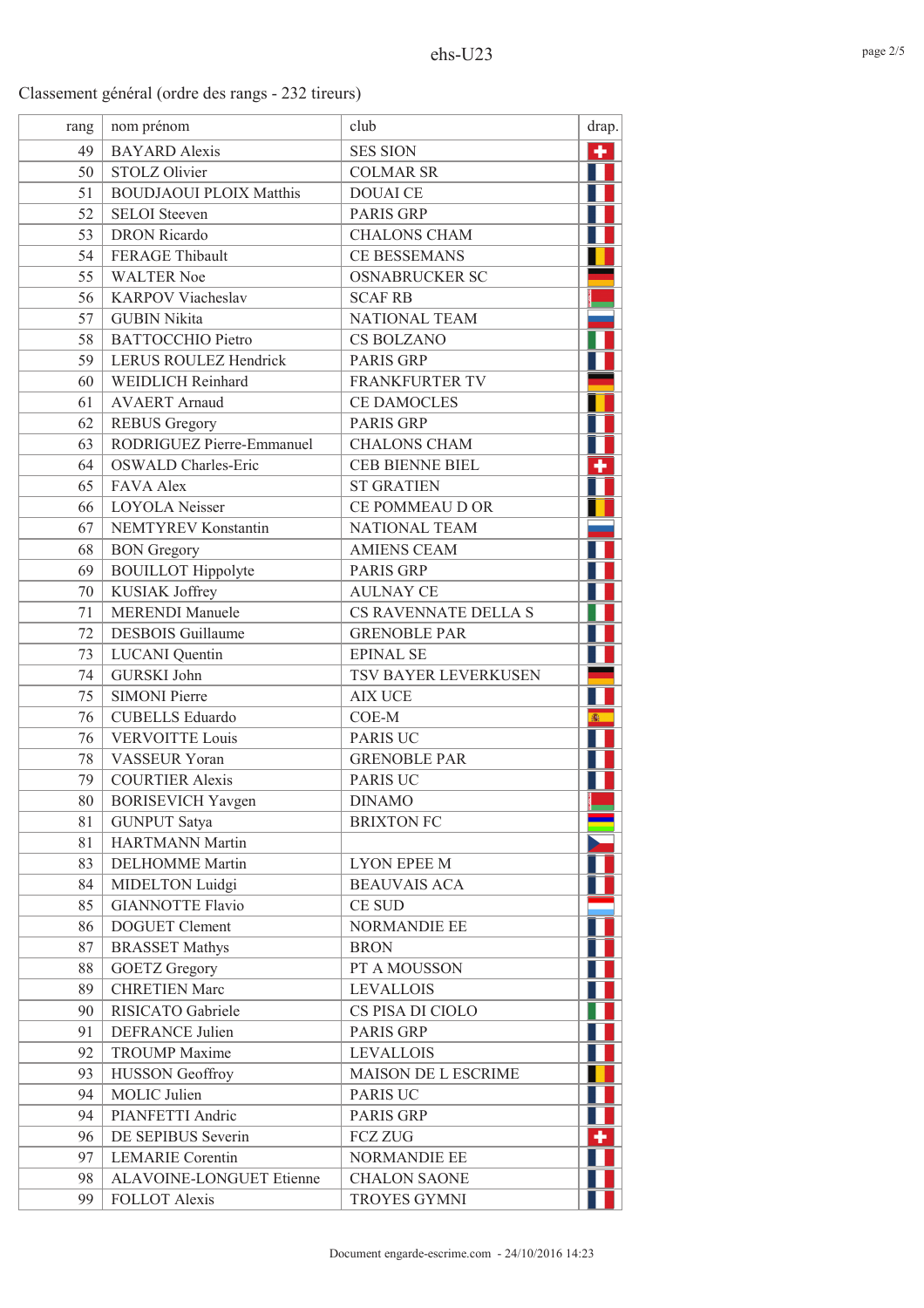| rang          | nom prénom                  | club                       | drap. |
|---------------|-----------------------------|----------------------------|-------|
| 100           | <b>BERNARD</b> Florian      | MAISON DE L ESCRIME        |       |
| 101           | <b>STIERLI Maxime</b>       | SEN NEUCHATEL              | ٠     |
| 102           | <b>LHOTELLERY Julien</b>    | <b>AULNAY CE</b>           |       |
| 103           | <b>FUCCARO</b> Roberto      | CAATH - ACCADEMIA D&APO    |       |
| 104           | <b>BRETON Thibault</b>      | <b>AMIENS CEAM</b>         |       |
| 105           | <b>TULEN Rafael</b>         | <b>SC DEN BOSCH</b>        |       |
| 106           | <b>LAMBERT Kryss</b>        | <b>BEAUVAIS ACA</b>        |       |
| 107           | <b>SPONGA Luca</b>          | <b>ZFC ZUERICH</b>         |       |
| 108           | <b>DEDIEU Bertrand</b>      | <b>GRENOBLE PAR</b>        |       |
| 109           | <b>GENTY Maximilien</b>     | <b>BEAUMONT OIS</b>        |       |
| 110           | <b>CONTREPOIS Simon</b>     | <b>TOULON VAR</b>          |       |
| 111           | ABDOU El Habib Omar         | <b>DOUAI</b> CE            |       |
| 112           | PLANTE Pierre-Hadrien       | <b>CLICHY ESC</b>          |       |
| 113           | <b>HATZ Nick</b>            | <b>ZFC ZUERICH</b>         |       |
| 114           | <b>REIDON</b> Antoine       | <b>CALUIRE</b>             |       |
| 115           | <b>GENTILE Antoine</b>      | <b>LE CHESNAY</b>          |       |
| 116           | <b>BILOTTA</b> Gaetano      | <b>CSASC- ACCADEMIA DI</b> |       |
| 117           | <b>FRITSCH Vincent</b>      | <b>COLMAR SR</b>           |       |
| 118           | <b>LACAZE</b> Eudes         | <b>LEVALLOIS</b>           |       |
| 119           | <b>BARIONOVI</b> Riccardo   | <b>CS PARTENOPEO</b>       |       |
| 120           | <b>DUCLOS</b> Matteo        | <b>ST GRATIEN</b>          |       |
| 121           | POUTRAIN Ronan              | <b>LEVALLOIS</b>           |       |
| 122           | <b>DEWANDELEER Florian</b>  |                            |       |
| 123           | <b>GOTTWALD Mathias</b>     | FUL LINZ                   |       |
| 124           | <b>GROVER Ellliott</b>      | <b>HAVERSTOCK FC</b>       | XK    |
| 125           | <b>TULEN Tristan</b>        | <b>SC DEN BOSCH</b>        |       |
| 126           | PHILIPPE Arthur             | <b>ST GRATIEN</b>          |       |
| 127           | <b>GERARD Louis</b>         | <b>ST MAUR VGA</b>         |       |
| 128           | <b>LAURIA</b> Lorenz        | <b>CS BOLZANO</b>          |       |
| 129           | DIABATE Keletigui Julien    | <b>BONDY AS</b>            |       |
| 130           | RAULO Maxime                | <b>ST GRATIEN</b>          |       |
| 131           | <b>THEROND Simon</b>        | <b>BRON</b>                |       |
| 132           | FERRARI DI COLLESAPE Giulio | <b>RMFEN- ROMA FENCING</b> |       |
| 133           | VILLIGER Jori               | <b>ZFC ZUERICH</b>         | ٠     |
| 134           | <b>ALBICE Jereny</b>        | FORT DE F AE               |       |
| 135           | <b>RIVIERE</b> Natanael     | <b>NEVERS CE</b>           |       |
| 136           | <b>ROMANI</b> Gauthier      | PARIS UC                   |       |
| 137           | PIREK Valentin              | <b>SEG GENEVE</b>          |       |
| 137           | <b>VALCARCEL Victor</b>     | CEP-M                      | 40    |
| $ 139\rangle$ | <b>ROBERT Julien</b>        | <b>AUVERGNE TE</b>         |       |
| 140           | <b>KLOTZ</b> Hans           | <b>ZFC ZUERICH</b>         | ٠     |
| 141           | <b>DEJARDIN</b> Pierre      | PARIS UC                   |       |
| 142           | WEIDLICH Christoph          | FRANKFURTER TV             |       |
| 143           | <b>BONNAUDET Baptiste</b>   | TOULON VAR                 |       |
| 144           | <b>DUBOUSKI</b> Pavel       |                            |       |
| 145           | <b>PUCHACHER Lukas</b>      | KAC KLAGENFURT             |       |
| 146           | HOEFFEL Benjamin            | <b>COLMAR SR</b>           |       |
| 147           | VIGNOUD Romain              | <b>GRENOBLE PAR</b>        |       |
| 148           | <b>CONRAD</b> Christophe    | E3F MOSELLE                |       |
| 149           | <b>BURDLOFF Florian</b>     | <b>COLMAR SR</b>           |       |
| 150           | FOLZ Etienne                | <b>COLMAR SR</b>           |       |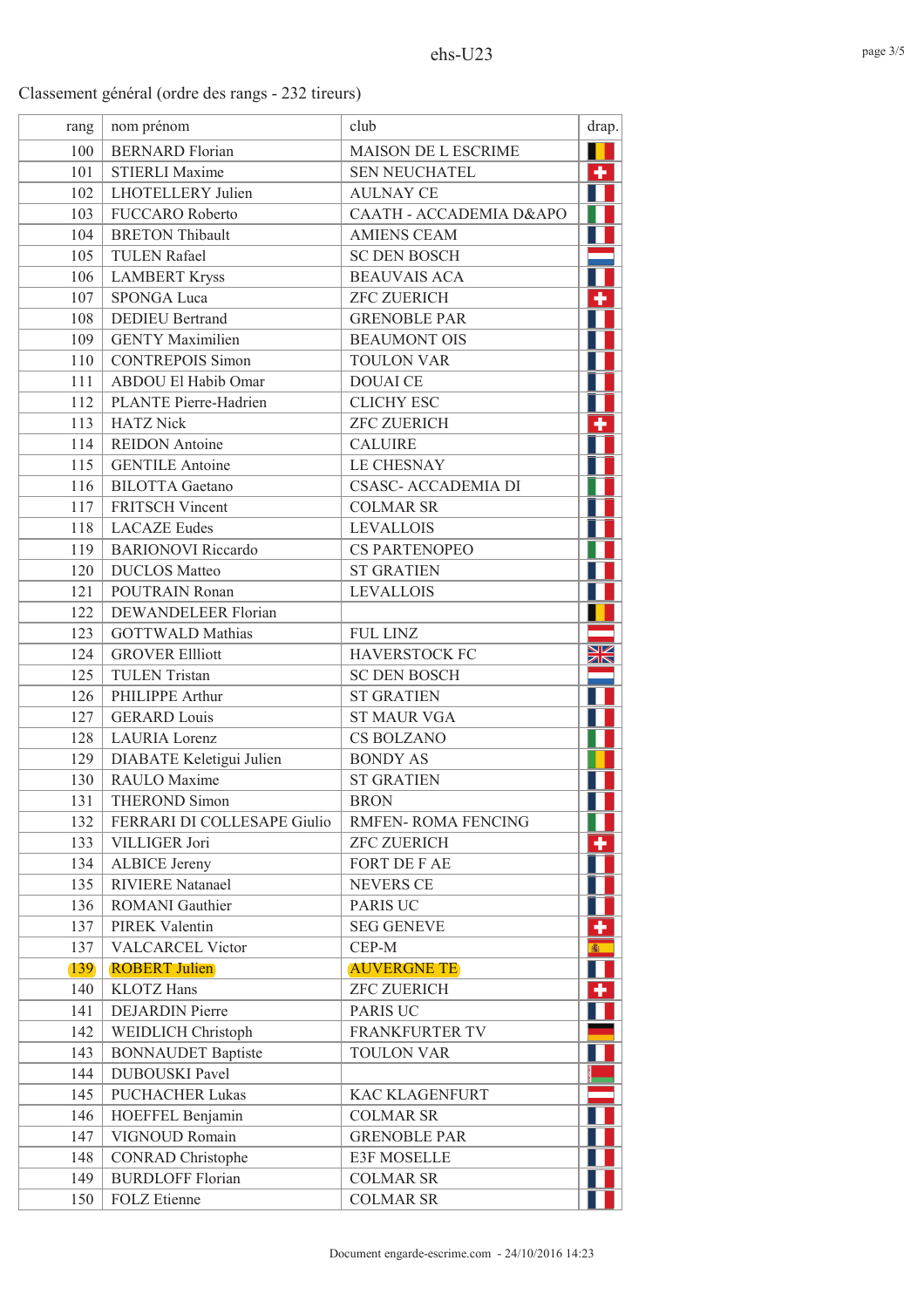| rang | nom prénom                    | club                     | drap. |
|------|-------------------------------|--------------------------|-------|
| 151  | <b>BAECHEL Nicolas</b>        | <b>STRASBOURG E</b>      |       |
| 152  | RANIERI Ugo Rosario           | <b>CS PARTENOPEO</b>     |       |
| 153  | GARCIA DOMINGUEZ Alejandr     | SAM-B                    |       |
| 154  | <b>BLOT</b> Remi              | <b>CHALONS CHAM</b>      |       |
| 155  | <b>BRADAC</b> Petr            | <b>LOKOMOTIVA PILSEN</b> |       |
| 156  | <b>BECKER</b> Olivier         | <b>CE SUD</b>            |       |
| 157  | <b>NOMBRET</b> Mathieu        | ALPES <sub>73</sub>      |       |
| 157  | <b>ROGNON</b> Antoine         | <b>SEN NEUCHATEL</b>     |       |
| 159  | <b>AUBRY Mathis</b>           | <b>AVON US</b>           |       |
| 160  | <b>BERTSCHINGER Jonas</b>     | <b>ZFC ZUERICH</b>       |       |
| 161  | <b>CHENAUX Alec</b>           | <b>SEB BASEL</b>         | ٠     |
| 161  | <b>JANIN</b> Alexandre        | PT A MOUSSON             |       |
| 163  | PICHON Louis                  | <b>NEVERS CE</b>         |       |
| 164  | <b>JEANDEL</b> Eric           | LUNEVILLE CE             |       |
| 165  | <b>CONTOUX Olivier</b>        | <b>CANNES CE</b>         |       |
| 166  | <b>GAUTHIER Guilhem</b>       | <b>SESAF FRIBOURG</b>    |       |
| 167  | ROUSSEL Thomas                | RODEZ AVEYRO             |       |
| 168  | FERRARI Alessandro            | CHIETI SCHERMA PISTO     |       |
| 169  | <b>KRUMMENACKER Antoine</b>   | <b>SARREBOURG</b>        |       |
| 170  | <b>GUILLEMOT Yilu</b>         | <b>BRON</b>              |       |
| 171  | <b>JUBAULT</b> Adrien         | MONTPEL UC               |       |
| 172  | YANEZ Adrian                  | <b>VCE-VA</b>            |       |
| 173  | VAN NUNEN David               | PALLOS UTRECHT           |       |
| 174  | RASHEED Alvaro                | $COE-M$                  |       |
| 175  | <b>SIMON Adrien</b>           | <b>DECINES CS</b>        |       |
| 176  | <b>BELLAMY</b> Romain         | <b>CHALONS CHAM</b>      |       |
| 177  | MALLO Axel                    | <b>LYON EPEE M</b>       |       |
| 178  | FAYOLLE Baudouin              | <b>BEAUVAIS ACA</b>      |       |
| 178  | MONGELLAZ Thomas              | ALPES <sub>73</sub>      |       |
| 178  | <b>OOSTHOF Collin</b>         |                          |       |
| 181  | <b>HAYETTE Guillaume</b>      | <b>CALUIRE</b>           |       |
| 182  | <b>CASSE</b> Simon            | PARIS UC                 |       |
| 183  | KORLATH Alexander             | OELFK OBEROSTERREICH     |       |
| 184  | <b>COAT</b> Quentin           | <b>GRENOBLE PAR</b>      |       |
| 185  | <b>MESTRES</b> Josep          | SAM-B                    |       |
| 186  | <b>BEAUNES Tristan</b>        | <b>CAYENNE CE</b>        |       |
| 186  | LAI Hin Yeung Darius          |                          | 踪     |
| 188  | <b>CHAMBAUDET Benoit</b>      | <b>ST GRATIEN</b>        |       |
| 188  | PERIER Alexandre              | <b>LEVALLOIS</b>         |       |
| 190  | <b>DUFRAIGNE Lucas-Romain</b> | LE CREUSOT               |       |
| 191  | <b>DERIS</b> Leo              | <b>COLMAR SR</b>         |       |
| 192  | <b>JACQUIER Mathias</b>       | <b>LEVALLOIS</b>         |       |
| 193  | <b>LOUBET Brice</b>           | PARIS UC                 |       |
| 194  | NEUTZNER Manfred              | <b>GEISPOLSHEIM</b>      |       |
| 195  | <b>GENINI</b> Waren           | <b>E3F MOSELLE</b>       |       |
| 195  | <b>HOUDEBERT</b> Franck       | <b>MUTZIG CE</b>         |       |
| 197  | CAPALDO Daniel                | <b>FCZ ZUG</b>           |       |
| 197  | <b>GACOIN</b> Arnaud          | LE CHESNAY               |       |
| 197  | MICHELLOD David               | <b>SES SION</b>          | ٠     |
| 200  | <b>CHAUVAT Patrick</b>        | <b>LANGRUNE ESC</b>      |       |
| 200  | RIAHI Farhad                  |                          | Ж     |